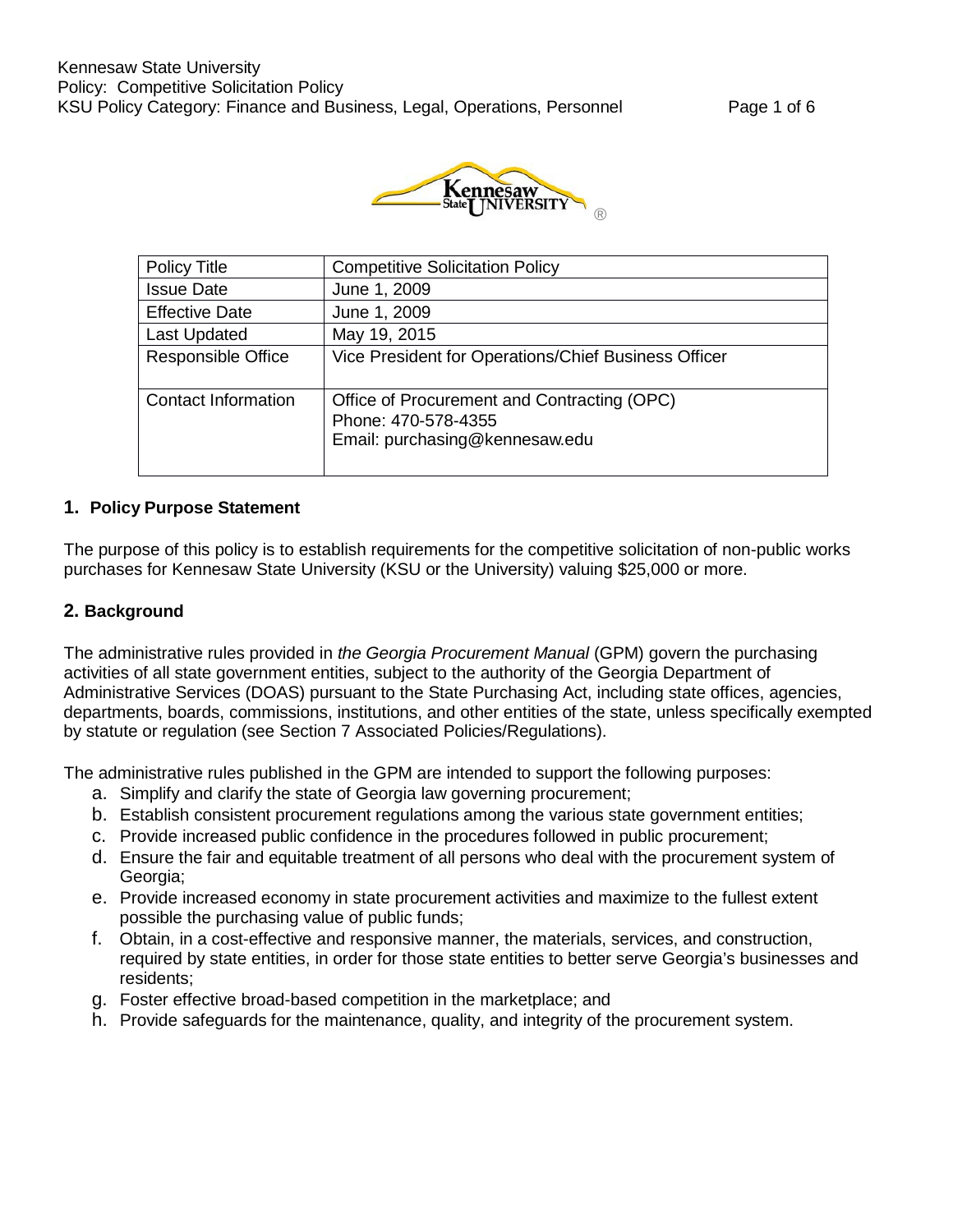#### Public Works Projects

Policy governing competitive solicitation requirements for public works projects are governed by the Board of Regents (BOR) *Building Projects and Procedures Manual* (BPPM). The link to the BPPM is provided below in Section 7. Associated Policies/Regulations.

#### Competitive Bidding

All purchases made by a state entity should be based on competitive bidding whenever possible. Although competition is not required for open-market purchases under \$25,000, with the passing of House Bill 259, which passed the Senate on March 27, 2015, and is effective on July 1, 2015, the Georgia DOAS State Purchasing Division (SPD) recommends the comparison of products and prices from at least three suppliers, including any applicable convenience statewide contracts, prior to acquisition. A state entity may not split reasonably foreseeable or related purchases into two or more transactions for the purpose of circumventing the requirement that any purchase of \$25,000 or more be based on competitive bidding.

In general, KSU departments are not authorized to make fiscal commitments against University funds, unless covered under another policy and/or related procedures, such as the KSU Division of Legal Affairs Contract Review and Approval Process; Human Resources – Payroll Special Payment Requests (SPAR) processing; and Office and Finance and Accounting (OFA) payment request, petty cash fund, and travel procedures; or as outlined in KSU's *Purchasing Card (P-Card) Procedures Manual*. All other purchases of goods and services must be obtained via an official purchase order, issued by the KSU Office of Procurement and Contracting (OPC), and approved and/or signed by an authorized signatory.

Accordingly, the bid threshold may not be circumvented by making repetitive purchases from the same vendors, on the same day, or on consecutive working days; by charging part of a purchase to one account and part to another account; or by having two or more people buy separate parts of an order. If purchases are made in these or any other manner to avoid the bid limit, they may be disallowed and become the financial responsibility of the individual making the purchase.

If an unauthorized purchase is inadvertently made, the OPC cannot process a purchase order and there is no assurance payment can be made for an unauthorized purchase. The employee who made the purchase, or the employee who directed that it be made in an unauthorized manner, may be personally liable financially to settle the matter with the supplier.

#### Purchases for Employee Personal Use

Additionally, it is unlawful for the University to make purchases for the personal use of its employees. The following list includes, but is not limited to, examples of items that could be denied for purchase on the basis that the apparent end-use is mostly personal in nature:

- Holiday decorations and cards
- Cut flowers/plants
- Coffee makers, water purifiers, refrigerators, microwaves, and other appliances for employee use
- Personal amusement, social activities, or entertainment (outside of activities directly related to University functions or purposes)
- Alcoholic beverages and/or refreshments
- Non-business related magazine and/or newspaper subscriptions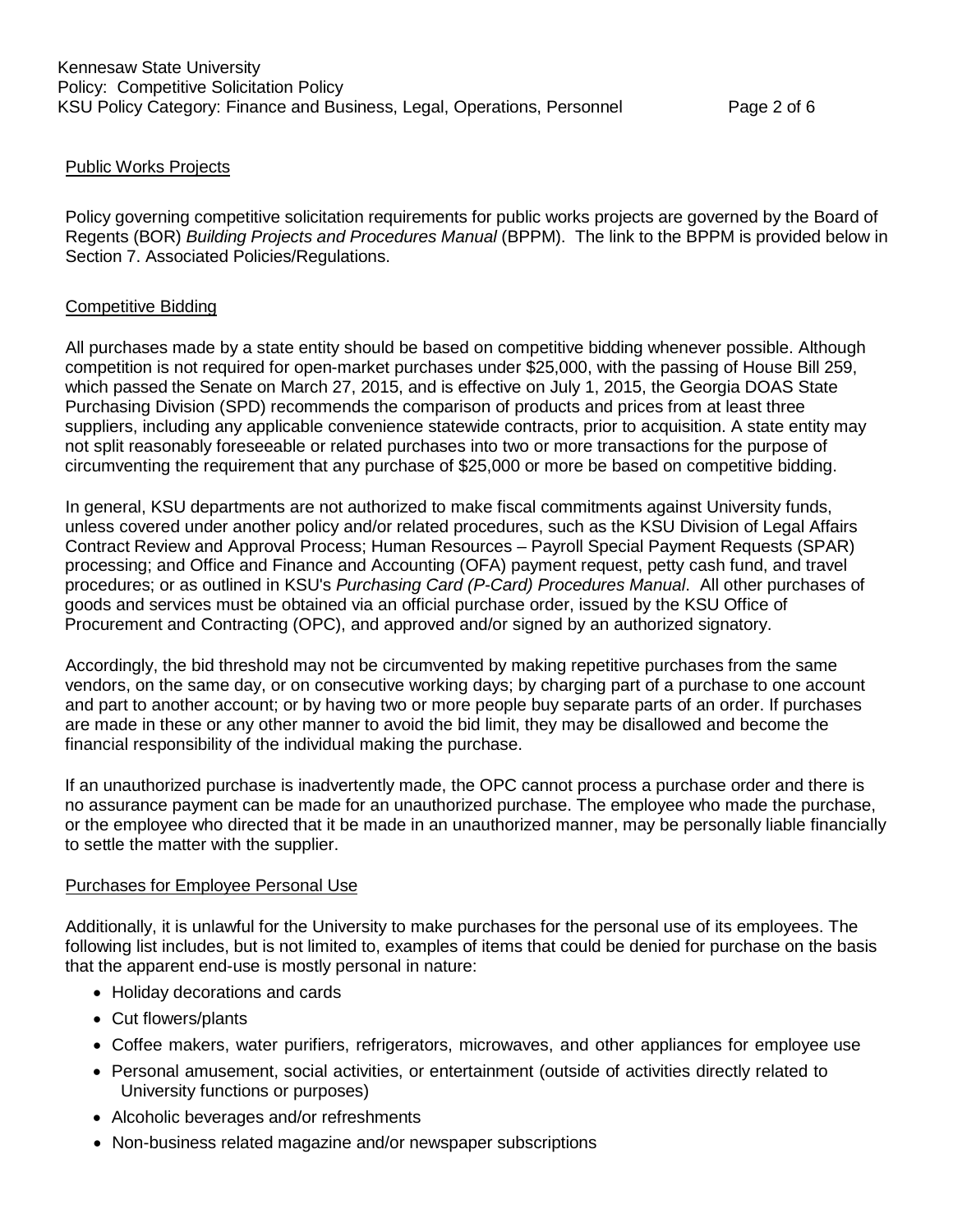# Kennesaw State University Policy: Competitive Solicitation Policy KSU Policy Category: Finance and Business, Legal, Operations, Personnel Page 3 of 6

- Table radios, briefcases, and similar items
- Watches, groundbreaking shovels, and other items to be granted as a donation or gratuity in favor of a person, corporation, or association for individual ownership
- Membership dues for personal, social, civic, community, warehouse, or travel clubs/organizations for the benefit of individuals. Possible exceptions *may* include:
	- o Transferable individual memberships
	- o Memberships that are required as a condition of employment
	- o Memberships that are required for accreditation of a department or program
	- o Membership fee plus a registration fee to an organization's conference if they are less than the nonmember organization fee
	- o Memberships that result in a discount on beneficial publications (whether it be "printed" or online) that is greater than the cost of the membership
- University parking permits for employees or students
- Traffic citations for either personal or University vehicles
- Dues to a Chamber of Commerce or dues for individuals to be members in organizations not required by the duties of the position
- Clothing, such as tuxedos, used for commencement services or other personal use
- Personal moving expenses
- Retirement gifts or gifts of any nature, gift cards, etc.
- Personal articles that have been lost or stolen
- University-sponsored event expenses incurred that do not clearly support the University mission such as retirement parties or employee going away parties, including associated retirement gifts or gifts of any nature.

#### Purchasing Ethics

KSU subscribes to the Georgia Code of Ethics for Government Service and the University System of Georgia (USG) Ethics Policy (see Section 7 Associated Policies/Regulations).

Provisions relevant to the relationship between state employees and suppliers include that all persons in state government should:

- a. Uphold the Constitution, laws, and regulations of the United States and the state of Georgia and of all governments therein and should never be a party to their evasion;
- b. Never discriminate unfairly by dispensing special favors or privileges to anyone, whether for remuneration or not; and never accept for themselves or their families favors or benefits under circumstances that might be construed by responsible persons as influencing the performance of their governmental duties;
- c. Make no private promises of any kind binding upon the duties of office, since a government employee has no private work that can be binding on public duty;
- d. Engage in no business with the government, either directly or indirectly, that is inconsistent with the conscientious performance of their governmental duties;
- e. Never use any information divulged to them confidentially in the performance of governmental duties as a means for making private profit; and
- f. Expose corruption whenever discovered.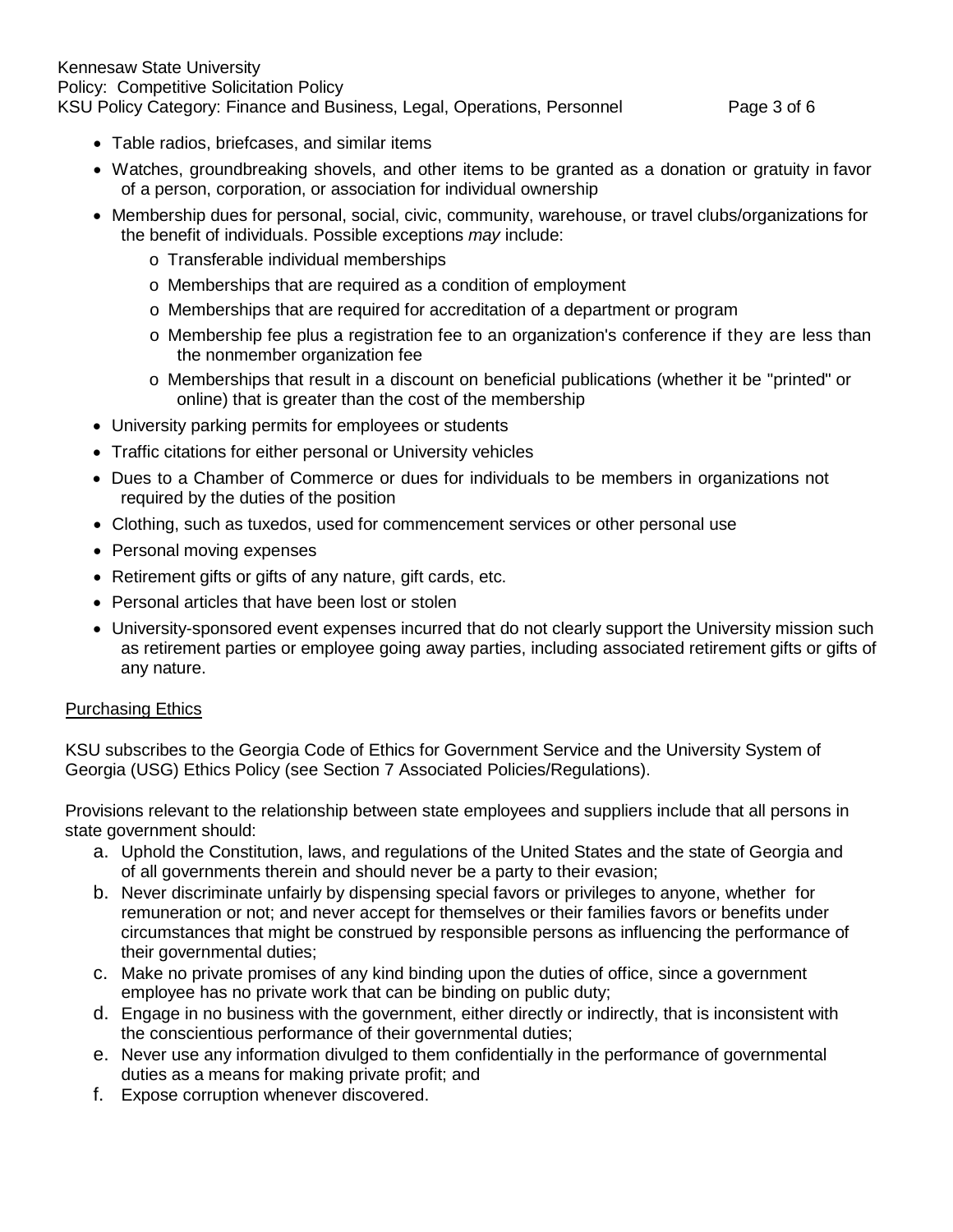# **3. Scope (Who is Affected)**

This policy affects all KSU employees.

# **4. Exclusions or Exceptions**

There are no exclusions or exceptions to this policy.

# **5. Definitions and Acronyms**

**Employee malfeasance:** Any misconduct or unlawful act carried out by a public official that cannot be legally justified or conflicts with the law, including, but not limited to fraud, waste, and abuse. This generally includes instances of embezzlement, misappropriation, alteration or falsification of documents, false claims, theft of any asset, etc.

**Open-market purchases**: Purchases made on the open market regardless of dollar amount on a one-time basis, without establishing a term contract.

**Unauthorized purchase:** A purchase that is contrary to the laws, rules, policies, and regulations of the state of Georgia; the Board of Regents (BOR) of the University System of Georgia (USG); the state's Department of Administrative Services (DOAS) State Purchasing Division (SPD); the Georgia Technology Authority (GTA); the Office of the State Treasurer (OST); the Department of Audits and Accounts (DOAA) and KSU. Examples of unauthorized purchases include, but are not limited to, purchases of restricted items of any price (e.g., food or personal items), purchases requiring pre-approvals without such approvals, and sequential, repetitive purchases made in an attempt to avoid the bid threshold.

## **6. Policy**

For purchases valuing \$25,000 or more, KSU is required to obtain competitive pricing as outlined in the KSU Competitive Solicitation Procedures. In an effort to be duly diligent, for purchases valuing \$10,000 - \$24,999.99, KSU OPC or the end-user departments should:

- determine price reasonableness by performing an analysis of pricing and/or cost (e.g., comparison of prior quotations within the past 12 months, comparison of published price list(s), prices set by law or regulation, similar item comparison, evaluation of separate cost elements [i.e., labor, materials, etc.], when appropriate, and/or other market research, etc.); or
- obtain competitive pricing in the form of three quotes; or
- provide documentation and/or justification for procuring without competition (i.e., sole source, item only available from two distributors, etc.).

For purchases anticipated to be \$25,000 or more, KSU's OPC is required by Georgia state law and the BOR purchasing policy to follow the DOAS SPD competitive solicitation procedures as defined in the GPM.

A purchase that is contrary to the rules and regulations established by the State Purchasing Division, the Board of Regents, or KSU is considered an unauthorized purchase and shall be void and of no effect. Any official of a state entity or institution who willfully purchases or causes to be purchased any materials, supplies, or equipment contrary to the rules and regulations can be held personally liable for the cost thereof.

## Procedure:

The OPC manages the KSU procurement and contracting procedures (see Section 8 Procedures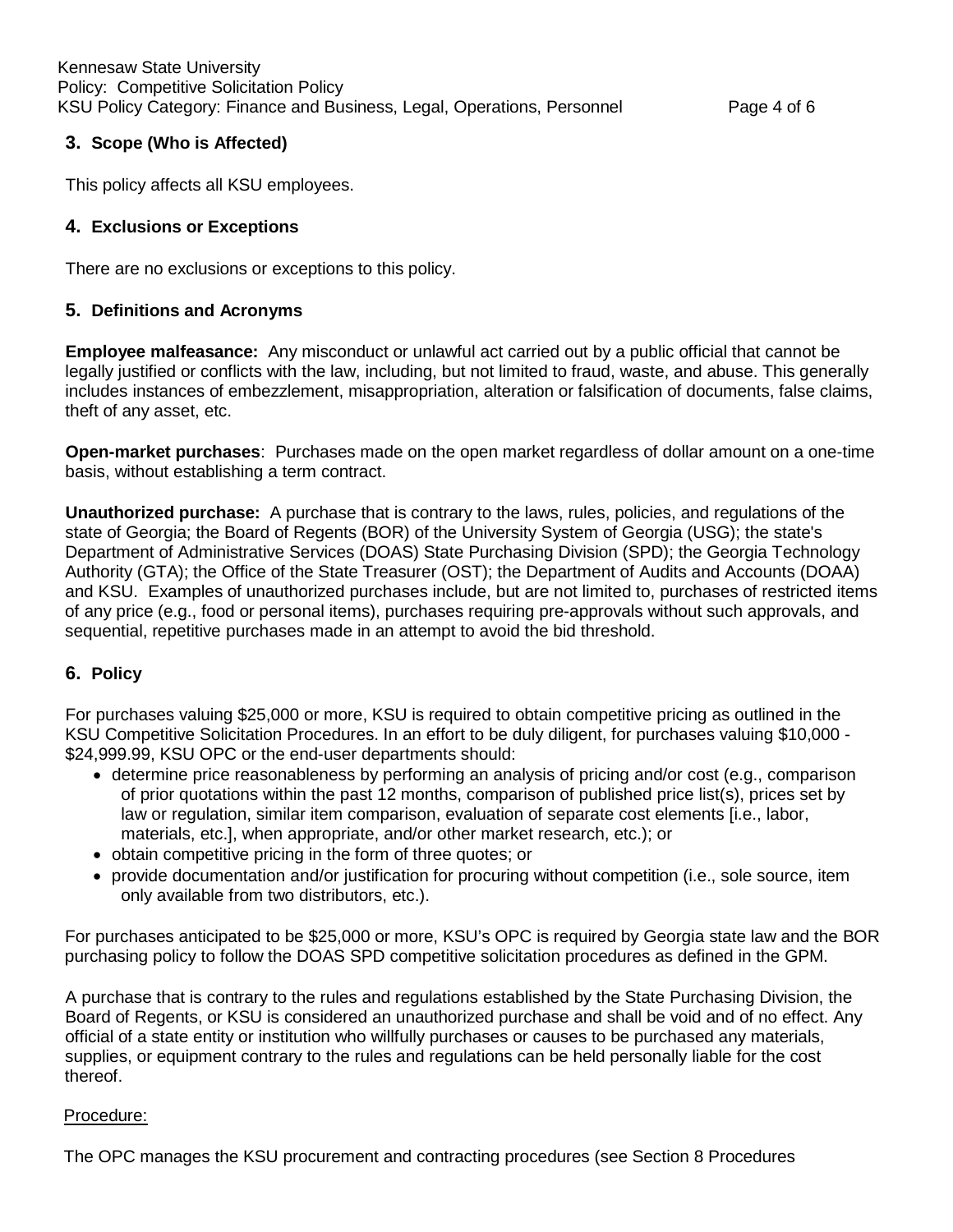Associated with this Policy).

# **7. Associated Policies/Regulations**

- a. [BOR Policy](http://www.usg.edu/policymanual/section7/policy/C467) Manual 7.7 Purchasing
- b. [BOR Policy](http://www.usg.edu/policymanual/section7/policy/C474) Manual 7.9 Contracts
- c. [BOR Building Projects Procedures Manual](http://www.usg.edu/building_project_procedures/)
- d. [DOAA, Statewide Purchase Orders Policy \(Procure-to-Pay\)](https://sao.georgia.gov/sites/sao.georgia.gov/files/related_files/site_page/PO%20Policy%20042914_AMENDED.pdf)
- e. [DOAS, State](http://doas.ga.gov/StateLocal/SPD/Docs_SPD_Cards/PCard_Policy.pdf) of Georgia P-Card Program Policy
- f. DOAS, Georgia [Procurement Manual](http://pur.doas.ga.gov/gpm/MyWebHelp/GPM_Main_File.htm)
- g. Georgia Code of Ethics for Government Service
- h. Georgia House [Bill 1113](http://www.legis.ga.gov/Legislation/en-US/display/20072008/HB/1113)
- i. [Georgia](http://www.legis.ga.gov/Legislation/en-us/display/20112012/HB/863) House Bill 863
- j. Georgia [Procurement](http://pur.doas.ga.gov/gpm/MyWebHelp/GPM_Main_File.htm) Manual (GPM)
- k. Georgia Technology Authority (GTA), [Procurement](http://gta.georgia.gov/procurement)
- l. [KSU Consulting](https://policy.kennesaw.edu/content/consulting-services-policy) Services Policy
- m. [KSU Contract Review](https://policy.kennesaw.edu/content/contract-review-and-approval-policy) and Approval Policy
- n. KSU Letter to [Contractors/Vendors](http://www.kennesaw.edu/legal/pdf/letter_to_ksu_contractors_and_vendors.pdf)
- o. Official Code of Georgia Annotated Title 45 Public Officers and [Employees, Chapter](http://www.lexisnexis.com/hottopics/gacode/default.asp) 10 Code [of](http://www.lexisnexis.com/hottopics/gacode/default.asp) Ethics and Conflicts of [Interest, Article 1](http://www.lexisnexis.com/hottopics/gacode/default.asp) Code of Ethics (§45-10-1)
- p. Official Code of Georgia Annotated, Title 50 State [Government,](http://www.lexis-nexis.com/hottopics/gacode/default.asp) Chapter 5 Department of Administrative Services, Article 3 State Purchasing [\(OCGA §50-5-50\)](http://www.lexis-nexis.com/hottopics/gacode/default.asp)
- q. Official Code of Georgia Annotated, Title 50 State [Government,](http://www.lexisnexis.com/hottopics/gacode/default.asp) Chapter 5 Department of Administrative Services, Article 3 State Purchasing, Part 1. General [Authority, Duties, and](http://www.lexisnexis.com/hottopics/gacode/default.asp) [Procedure, Section](http://www.lexisnexis.com/hottopics/gacode/default.asp) 69 Purchases without competitive bidding; central bid [registry; procurement](http://www.lexisnexis.com/hottopics/gacode/default.asp)  cards; rules [and regulations;](http://www.lexisnexis.com/hottopics/gacode/default.asp) applicability to emergency [purchases; Purchasing](http://www.lexisnexis.com/hottopics/gacode/default.asp) Advisory Council [\(OCGA §50-5-69\),](http://www.lexisnexis.com/hottopics/gacode/default.asp)
- r. Official Code of Georgia Annotated, Title 50 State [Government,](http://www.lexisnexis.com/hottopics/gacode/default.asp) Chapter 5 Department of Administrative Services, Article 3 State Purchasing, Part 1. General [Authority, Duties, and](http://www.lexisnexis.com/hottopics/gacode/default.asp) [Procedure, Section](http://www.lexisnexis.com/hottopics/gacode/default.asp) 79 Purchase contracts contrary to part void and officers personally liable (OCGA §50-5-79)
- s. Official Code of Georgia Annotated, Title 50 State [Government,](http://www.lexisnexis.com/hottopics/gacode/default.asp) Chapter 5 Department of Administrative Services, Article 3 State Purchasing, Part 1. General [Authority, Duties, and](http://www.lexisnexis.com/hottopics/gacode/default.asp) Procedure, Section 83 [Definitions; requirements](http://www.lexisnexis.com/hottopics/gacode/default.asp) for state purchasing card program (OCGA [§50-5-83\)](http://www.lexisnexis.com/hottopics/gacode/default.asp)
- t. [OST Operating](http://ost.georgia.gov/operating-policies) Policies
- u. [USG, Internal](http://www.usg.edu/audit/compliance/ethics) Audit & Compliance, Ethics Policy

## **8. Procedures Associated with this Policy**

- a. [BOR Business Procedures](http://www.usg.edu/business_procedures_manual/section3/) Manual Section 3.0 Purchasing and Contracts
- b. [BOR Business Procedures](http://www.usg.edu/business_procedures_manual/section3/manual/C1137/%23p3.4.1_authority_to_execute_contracts) Manual Section 3.4.1 Authority to Execute Contracts
- c. [KSU Competitive](http://www.kennesaw.edu/procurement/competitivesolicitationprocedures.html) Solicitation Procedures
- d. [KSU Contract Review](http://www.kennesaw.edu/legal/contract_review_and_approval_process.pdf) and Approval Process
- e. [KSU Human Resources –](https://web.kennesaw.edu/payroll/content/ags-processing) Payroll SPAR Processing
- f. KSU Procurement Policy [Violation Procedures](http://www.kennesaw.edu/procurement/policyviolationprocedures.html)
- g. KSU [Procure-to-Pay](http://www.kennesaw.edu/procurement/files/procuretopay.pdf) Process (as defined by USG)